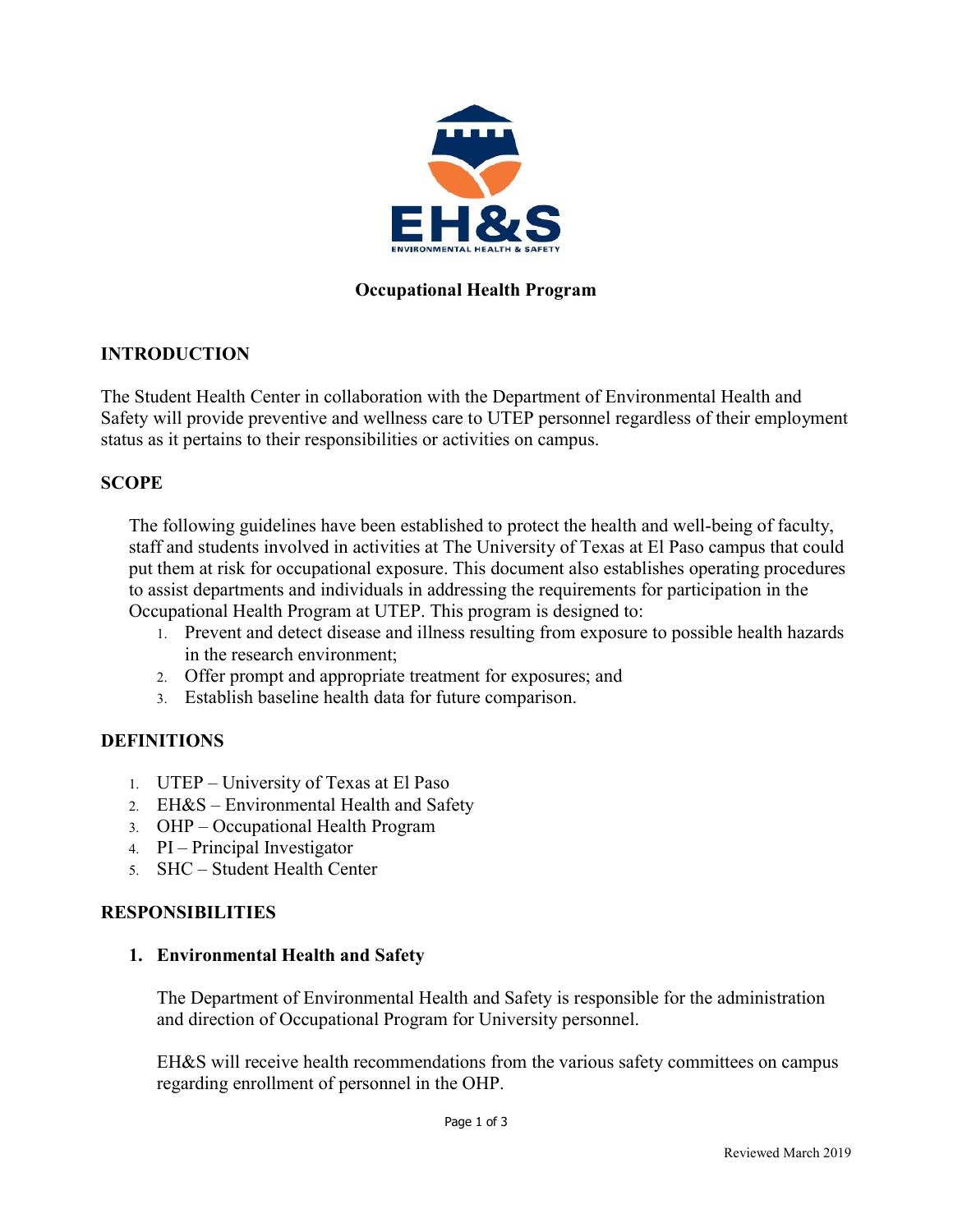EH&S will perform inspections and meet with UTEP faculty in order to evaluate their specific needs in regards to OHP. EH&S will advise UTEP personnel of precautions and provide safety education in order to mitigate potential exposure to health hazards.

EH&S will work with the UTEP Student Health Center to provide health assessments and medical surveillance to enrolled UTEP personnel.

EH&S will provide an authorization referral form to all registered participants certifying their eligibility for the free service.

### 2. Student Health Center

The UTEP Student Health Center staff under the direction of the licensed physician and nurse practitioners will provide health assessments to enrolled UTEP personnel. These will be based on the potential health risks, specific to the activity UTEP Personnel are participating in. Health assessments will take place upon enrollment in the OHP, annually, and as necessary based on an individual's health status or work history.

Preventive and wellness care offered may include annual physicals, immunizations, and blood drawn to determine vaccination titers. Blood will also be drawn to rule out possible exposure if needed. If prophylactic antibiotics or medications are prescribed to a specific research group, the Student Health Center Pharmacy will carry those medications.

Health assessments may also include but are not limited to:

- Review of health history
- Review of activity/work history
- Physical examinations
- Immunizations
- Blood tests
- $\blacksquare$  X-Rays
- Allergy tests
- $\blacksquare$  EKGs

UTEP personnel health records will be maintained by the Student Health Center. OHP participants will not be billed for any health services offered, the EH&S department will cover all associated costs. The Student Health Center will send an Inter-department transfer voucher at the end of each month for all services rendered to EH&S for payment by EH&S.

Periodic meetings between EH&S and the various UTEP departments and faculty will assist in keeping the SHC and EH&S up to date with information on UTEP personnel (faculty/staff/students) who are working in UTEP laboratories.

### 3. UTEP Personnel

UTEP personnel enrolled in the Occupational Health Program will be required to:

- Attend occupational health and safety classes provided by EH&S staff;
- Follow safety precautions established for their activities;
- Annually complete the Occupational Health Questionnaire and submit to EH&S;